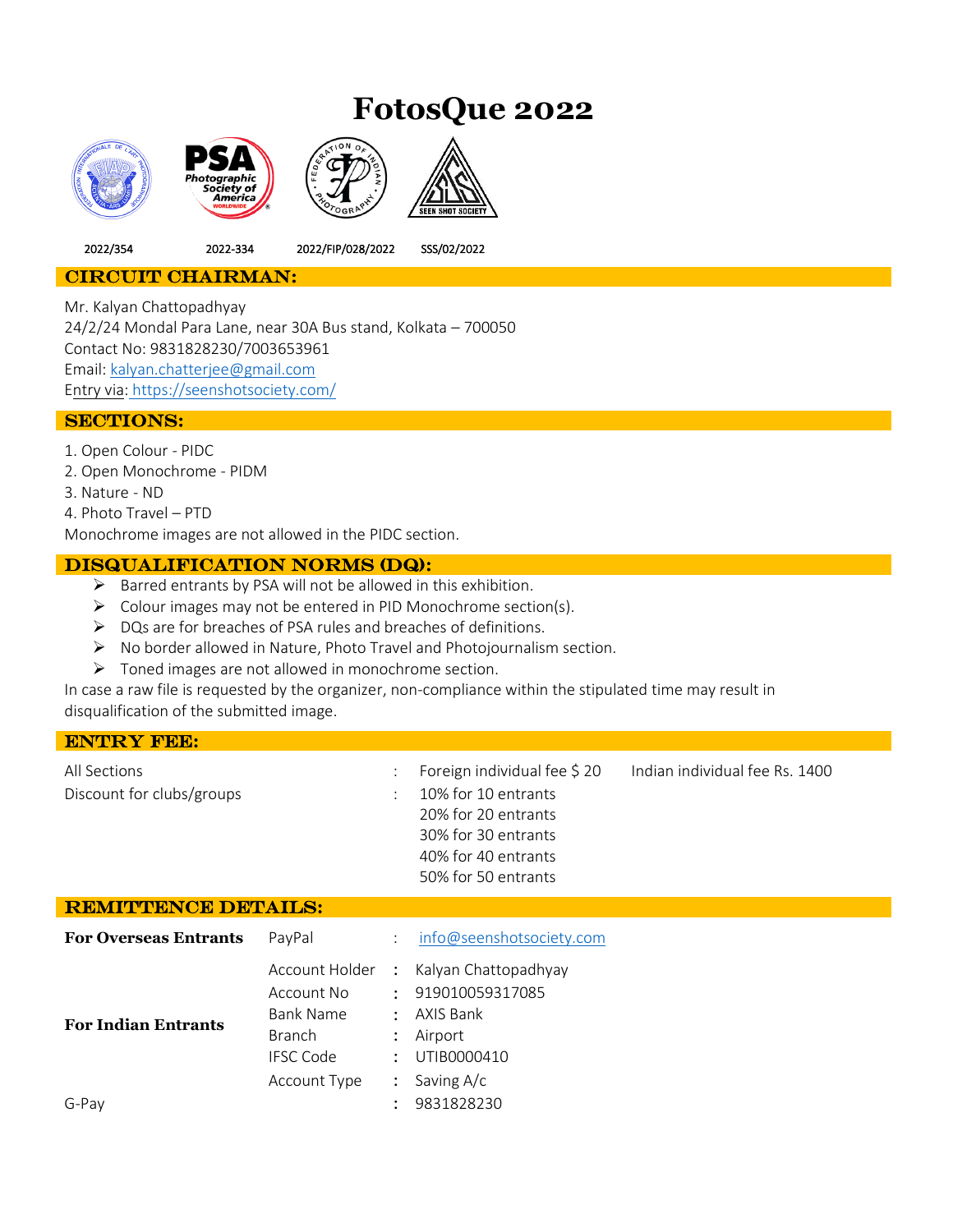Entry fee is compulsory for all participants and should be cleared prior to the judgment date. The works of the participants who did not pay the fee would not be taken into consideration. No correspondence will be entertained in this regard. Participants are mandatorily requested to provide a proof of transaction through e-mail for the update of status. The mails should be addressed to info@seenshotsociety.com

| <b>CALENDAR:</b>                               |            |                       |                              |  |  |
|------------------------------------------------|------------|-----------------------|------------------------------|--|--|
| Closing Date                                   |            | 3rd July, 2022        |                              |  |  |
| All judging completed                          |            | 14th July, 2022       |                              |  |  |
| Notifications sent                             |            | 29th July, 2022       |                              |  |  |
| Exhibition                                     |            | Online exhibition     |                              |  |  |
| 29th September, 2022<br>PDF Catalogue & Awards |            |                       |                              |  |  |
| <b>SDAS Submission</b>                         |            | 25th August, 2022     |                              |  |  |
| <b>PANEL OF JURY</b>                           |            |                       |                              |  |  |
| Judges                                         | Country    | Honours               | Sections to Judge            |  |  |
| Indranil Bhaduri                               | India      | EFIAP                 | Open Colour, Open Monochrome |  |  |
| Dr. Rashid Un Nabi                             | Bangladesh | EFIAP/b               | Open Colour, Open Monochrome |  |  |
| Reha Billir                                    | Turkey     | ESFIAP, Hon.SSS       | Open Colour, Open Monochrome |  |  |
| Suman Saha                                     | India      | EFIAP/p, EFIP/p, FFIP | Nature, Photo Travel         |  |  |

Pandula Bandara | Sri Lanka | GMPSA, AFIAP/LRPS | Nature, Photo Travel Taraknath Dey | Canada | GMPSA, EFIAP | Nature, Photo Travel

#### AWARDS 82 **High Quality Awards Awards in each section**

- 1 FIAP Gold
- 1 PSA Gold
- 1 FIP Medal
- 1 Seen Shot Society Gold
- 1 Seen Shot Society Silver
- 1 Seen Shot Society Bronze
- 2 FIAP Ribbon
- 5 FIP Ribbon
- 3 Judge's Choice (Ribbon)
- 1 Chairman's Choice
- 3 Certificate of Merit

•Best Entrant of the Salon (FIAP Blue Badge) •Best Club Award (Trophy) (Minimum 15 participants) Each author can receive only one Award in each section. DIGITAL AWARD CERTIFICATES to all awarded authors. DIGITAL ACCEPTANCE CERTIFICATES to all accepted authors.

#### **CATALOGUE**

A PDF catalogue will be published on the website. A link to download the catalogue from https://www.seenshotsociety.com website & will be sent to all participants.

IMAGE AND ENTRY REQUIREMENTS This exhibition is open to anyone; however, an entry may be rejected when the Sponsor or the Exhibition Organizers, in their reasonable discretion, believes the entry does not conform to exhibition rules and these Conditions of Entry. Membership in any photographic organization is not required.

Sanctions: Entries will not be accepted from any entrant who is currently sanctioned by PSA.

#### PSA Star Ratings

To receive proper Star ratings credit from PSA, entrants must provide their names and country exactly the same in each exhibition. Aliases are not permitted. Please contact PSA in the event of name changes or relocating to another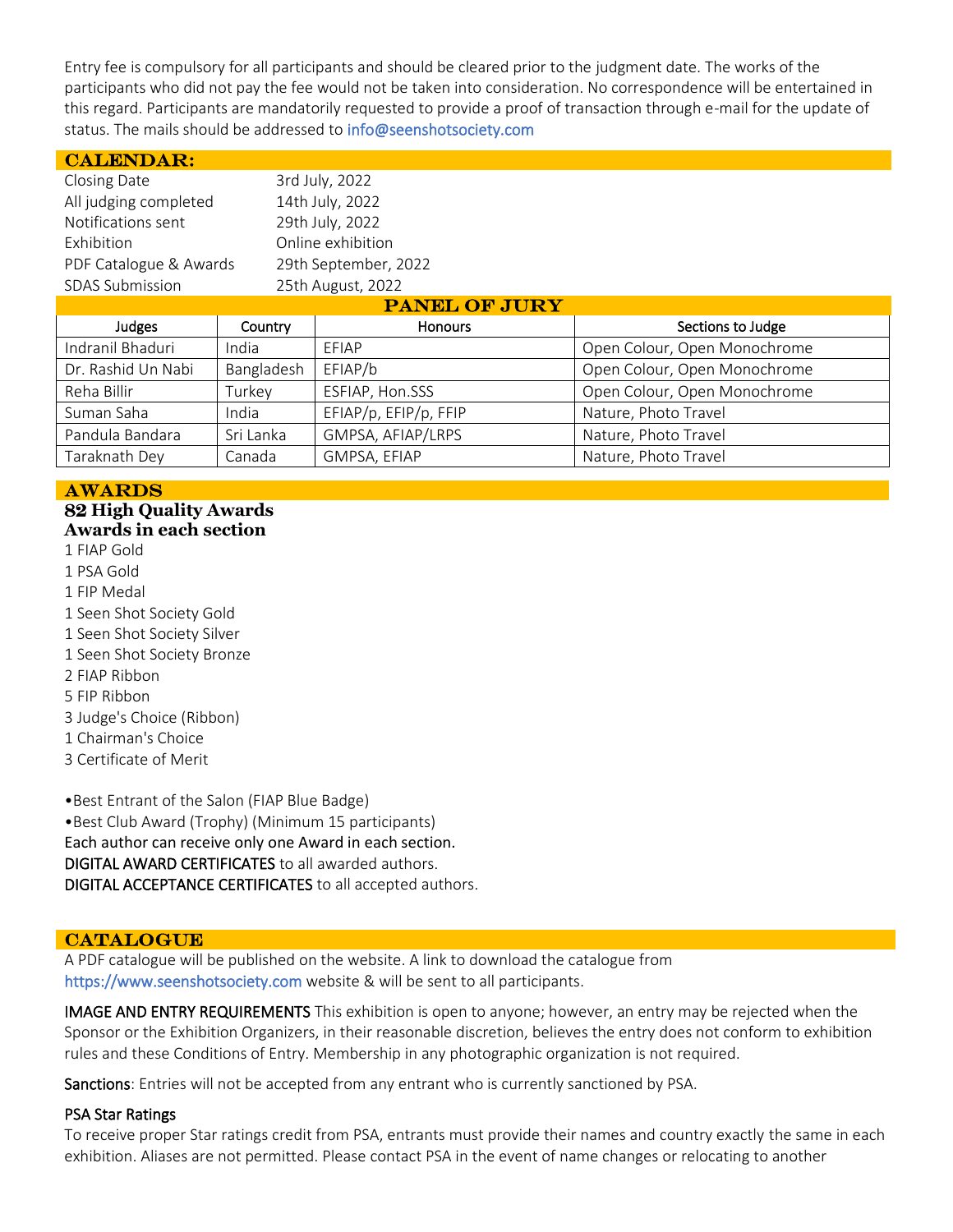country. Using one's name differently in different exhibition exposes the entrant to the risk that many of their acceptances may not be recognized by PSA Star Ratings

## Image Creation

Entries must originate as photographs (image-captures of objects via light sensitivity) made by the entrant on photographic emulsion or acquired digitally.

## Certification:

By virtue of submitting an image, the entrant certifies the work as his or her own (.Images may not incorporate elements produced by anyone else (for example: clip art, images or art by others downloaded from the Internet). Aliases are not allowed. The entrant permits the sponsors to reproduce all or part of the entered material free of charge for publication and/or display in media related to the exhibition. This may include low resolution posting on a website. Note: Entrants who indicate that their images may not be reproduced or used "will not be eligible for awards" or inclusion in audio-visuals of the exhibition "and could be subject to disqualification" by the exhibition sponsors. The exhibition assumes no liability of any misuse of copyright

Alteration and Computer Generation Subject to Divisional restrictions (particularly Nature, Photo Travel, and Photojournalism) images may be altered, either electronically or otherwise, by the maker. Adjustments to enhance images or creatively modify images are allowed providing the underlying photograph is retained in a way that is obvious to the viewer. Images may not be constructed entirely with a computer, and must be the sole work of the author

Re-use of accepted images: Once an image has been accepted in this exhibition it may not be entered again in any future instances of this exhibition. It may, of course, be entered in any other PSA/FIAP recognised exhibitions but must always have the same title.

**Entry**: An Entry consists of, up to and including, four (4) images entered by a single entrant into the same Section. An entrant may only enter a specific Section once.

## Titles:

Each image must have a unique title that is a description of the image. That unique title must be used for entry of that image or of an identical Image into any and all PSA-Recognized exhibitions. Titles must be 35 characters or fewer. No titles may be visible to the judges, and nothing in the image may identify the maker. Titles may not include file extensions such as .jpg or .jpeg (or any other camera capture filenames such as IMG 471). Titles may not consist of personal identifiers possibly augmented by a number; or include words such as "untitled" or "no title". Titles may not consist solely of numbers unless those numbers are prominently contained within the image, such as a contestant number in a race.

## Color and Monochrome:

Color and Monochrome images from the same capture that share substantial pictorial content in common will be considered the same image and must be given the same title.

## IMAGE SPECIFICATION:

Maximum width (Horizontal): 1920 Pixel Maximum height (Vertical): 1080 Pixel Resolution: 300 DPI Compression: 7-12 Colour profile: sRGB/RGB Image file type: JPEG File size Maximum: 1.5 MB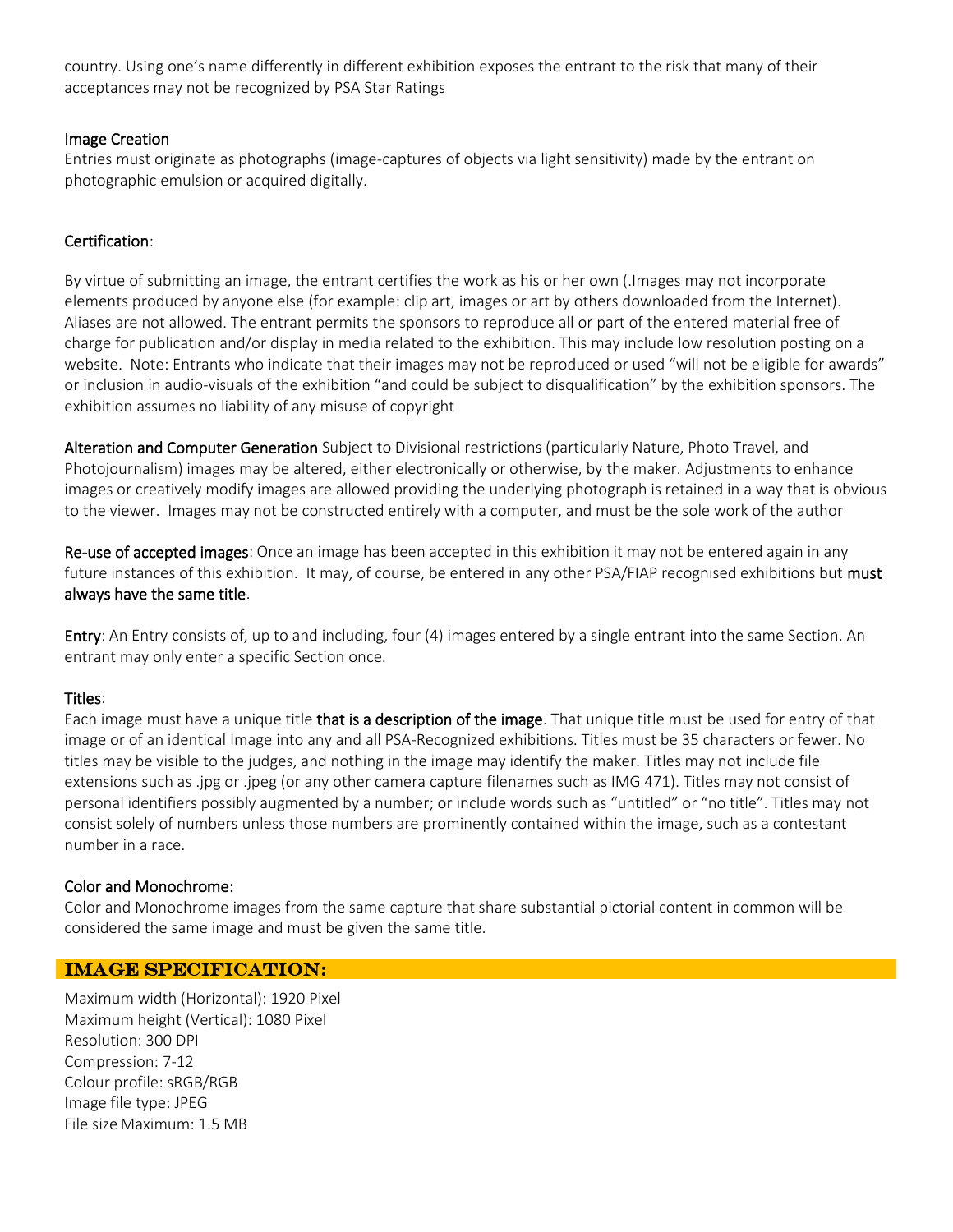- ➢ All images should be the original work of the author in photographic emulsion or digital file. Inclusion of or modification by means of computer-generated graphics are strictly prohibited.
- ➢ Each image should be uniquely and suitable titled. Untitled images or images captioned "no title" are automatically eligible to elimination.
- $\triangleright$  The title must contain a maximum of 35 characters.
- ➢ Use of watermarks/logo/name on the images should be strictly avoided.
- $\triangleright$  Uses of special characters in image title are not allowed. The image should be captioned strictly in English alphabets and numerals.
- $\triangleright$  Unless otherwise specified by the author, the organizing authority reserves the right to reproduce any of the photographs submitted in the contest, in its catalogue, website or any other promotional publication related to the current or future contest. However, consent of the author will be adhered to and due credits will be given to the author therein.
- ➢ Authors are requested to fill out an online entry form on the official website and submit their entries online at **[www.seenshotsociety.com](http://www.seenshotsociety.com/)**

The Exhibition will be conducted in accordance with the rules of the PSA and FIAP

An entrant's images will not be presented to the judges consecutively. An entrant's four images will be distributed throughout four rounds of judging in that section. Distribution of images will be in the same round order as submitted by the entrant.

An image may be entered in only one section.

#### JUDGING METHOD:

- 1. Judging will be remote on-line.
- 2. The equipment or computer used by the individual judge should have minimum 1920x1080 px resolution.
- 3. We are assuring that all judges will be using equipment capable of displaying images at 100%.

Target range: The target range for acceptances are within 24%-25%.

#### DATA PROTECTION

By entering this exhibition, you are explicitly consenting to the personal details you have supplied, including email addresses, being held, processed and used by the exhibition organizers for purposes associated with this exhibition. You also explicitly consent to such information being sent to organizations that have accorded official recognition, patronage or accreditation to this exhibition. You acknowledge and accept that entering this exhibition means that the status and results of your entry may be made public.

#### SUBJECT MATTER AND SECTION DEFINITIONS

#### Statement on Subject Matter applicable to all sections

The fundamental rule that must be observed at all times and applies to all sections offered in exhibitions with FIAP patronage or PSA recognition is that the welfare of living creatures is more important than any photograph. This means that practices such as baiting of subjects with a living creature and removal of birds from nests, for the purpose of obtaining a photograph, are highly unethical, and such photographs are not allowed in any exhibition with FIAP patronage or PSA recognition. Under no circumstances may a living creature be placed in a situation where it will be killed, injured or stressed for the purpose of obtaining a photograph. This rule applies regardless of whether or not the creature being killed, injured or stressed is visible in the captured image.

There are also concerns about the use of aerial photography, drones, helicopters, low flying aircraft. These should not cause any interference with other individuals or animals which causes a disturbance in their normal activity or disrupt the way any individuals or animals interact with their environment.

Entry in this exhibition is conditional on accepting these policies. The content of images must comply with these General Conditions and with the Division and Section definitions listed in these conditions. Images that - in the sole opinion of the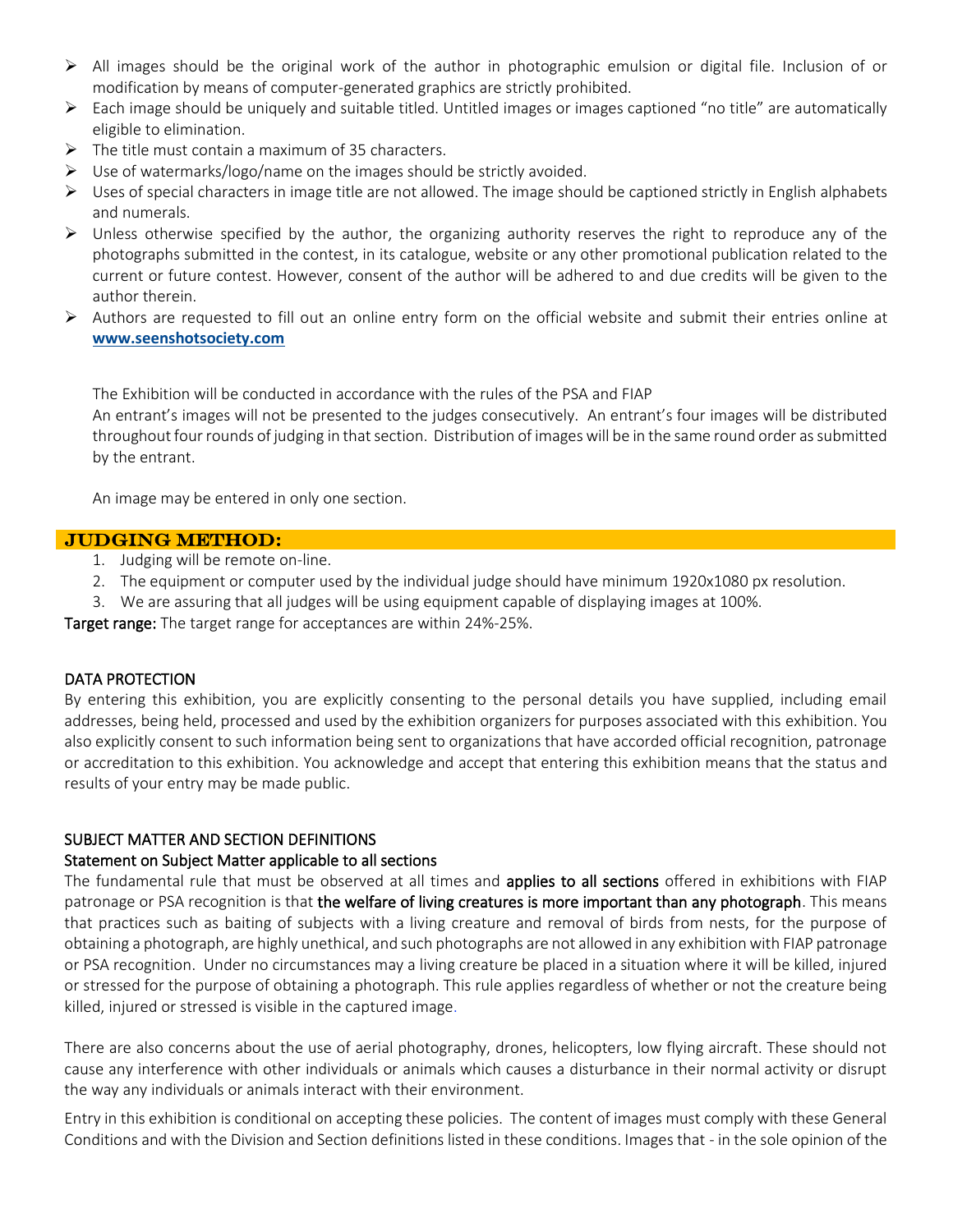judges or the Exhibition Organizers - do not comply, will be disqualified so the entrant may be aware of the problem when considering entry into other exhibitions with FIAP patronage/PSA recognition.

Further details on the PSA's drone policy may be found a[t https://psa-photo.org/index.php?psa-policies#drone](https://psa-photo.org/index.php?psa-policies%23drone)

## PSA MONOCHROME DEFINITION

#### PSA Monochrome Definition

An image is considered to be Monochrome only if it gives the impression of having no color (i.e. contains only shades of grey which can include pure black and pure white) OR it gives the impression of being a greyscale image that has been toned in one color across the entire image. (For example, by Sepia, red, gold, etc.) A greyscale or multi-colored image modified or giving the impression of having been modified by partial toning, multi-toning or by the inclusion of spot coloring does not meet the definition of monochrome and shall be classified as a Color Work.

Greyscale Monochrome images may be entered for Nature, Photojournalism and Photo Travel but toned images are not permitted for these sections.

### **NATURE DEFINITION**

# PSA/FIAP Nature Definition

Nature photography records all branches of natural history except anthropology and archaeology. This includes all aspects of the physical world, both animate and inanimate, that have not been made or modified by humans.

Nature images must convey the truth of the scene that was photographed. A well-informed person should be able to identify the subject of the image and be satisfied that it has been presented honestly and that no unethical practices have been used to control the subject or capture the image. Images that directly or indirectly show any human activity that threatens the life or welfare of a living organism are not allowed.

The most important part of a Nature image is the nature story it tells. High technical standards are expected and the image must look natural. Adding a vignette or blurring the background during processing is not allowed.

Objects created by humans, and evidence of human activity, are allowed in Nature images only when they are a necessary part of the Nature story.

Photographs of human-created hybrid plants, cultivated plants, feral animals, domesticated animals, human-created hybrid animals and mounted or preserved zoological specimens are not allowed.

Images taken with subjects under controlled conditions, such as zoos, are allowed.

Controlling live subjects by chilling, an aesthetic or any other method of restricting natural movement for the purpose of a photograph is not allowed.

No modification that changes the truth of a Nature image is allowed. Images may be cropped but no other technique that removes, adds or moves any part of the image is allowed.

Techniques that remove elements added by the camera, such as dust spots, digital noise and lens flare are allowed.

Complete conversion of colour images to greyscale monochrome is allowed. Partial conversion, toning and infrared captures or conversions are not allowed.

Images of the same subject that are combined in-camera or with software by focus stacking or exposure blending are allowed. Multiple images with overlapping fields of view that are taken consecutively and combined in-camera or with software (image stitching) are allowed.

*Attention is drawn to the PSA Statement on Subject Matter which applies to all sections*

## PHOTOJOURNALISM DEFINITION

Photojournalism entries are images with informative content and emotional impact, reflecting the human presence in our world. The journalistic (story-telling) value of the image should receive priority over pictorial quality. Images that misrepresent the truth, such as those from events or activities arranged specifically for photography, or of subjects directed or hired for photography, are not eligible.

Techniques that add, relocate, replace, remove or change any element in the original scene, except by cropping, are not permitted. The only allowable modifications are removal of dust, scratches or digital noise and restoration of the appearance of the existing scene, or complete conversion to full monochrome. Other derivations, including infrared, are not eligible.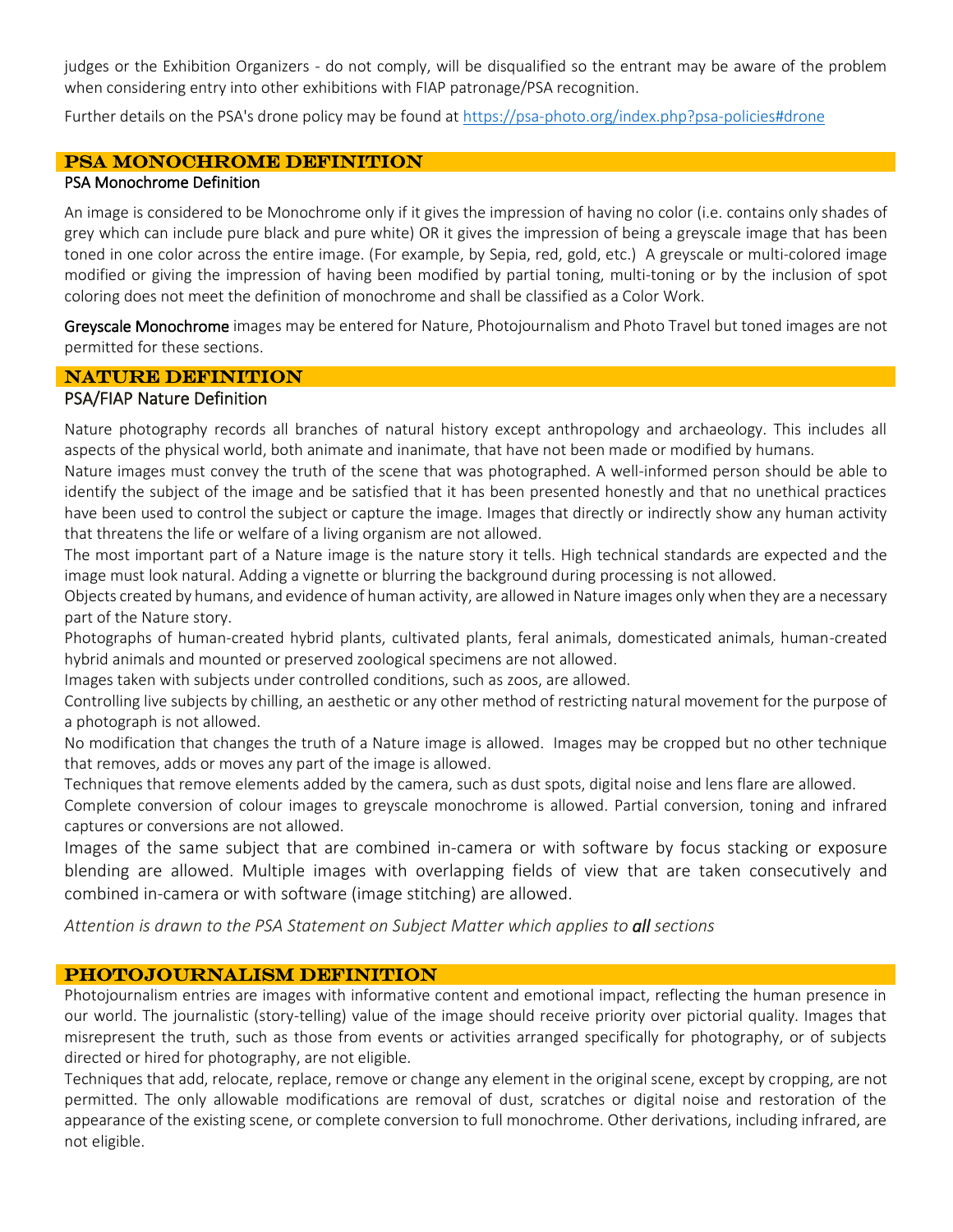The Human Interest award is given to an image which depicts a person or persons in an interactive, emotional or unusual situation, excluding sports action.

*Attention is drawn to the PSA Statement on Subject Matter which applies to all sections.*

For the purpose of this exhibition, toned images are not allowed in Photojournalism sections. Any monochrome image entered must be "greyscale monochrome".

### Vignettes

For the purpose of this exhibition, vignettes are not allowed in Photojournalism Digital images.

## PSA PHOTO TRAVEL DEFINITION

A Photo Travel image expresses the characteristic features or culture of a land as they are found naturally. There are no geographical limitations. Images from events or activities arranged specifically for photography, or of subjects directed or hired for photography are not permitted. Close up pictures of people or objects must include features that provide information about the location.

Techniques that add, relocate, replace or remove any element of the original image, except by cropping, are not permitted. The only allowable adjustments are removal of dust or digital noise, restoration of the appearance of the original scene, and complete conversion to greyscale monochrome. Other derivations, including infrared, are not permitted. All images must look natural.

*Attention is drawn to the PSA Statement on Subject Matter which applies to all sections*

#### Vignettes

For the purpose of this exhibition vignettes are not allowed in Photo Travel Digital images.

Links for awareness of the latest changes in PSA subject matter: PSA Photo Travel staged images[: https://psa-photo.org/index.php?staged-travel](https://psa-photo.org/index.php?staged-travel)  Nature[: https://psa-photo.org/useruploads/files/nature/Nature-Photography-Judges-Guide.pdf](https://psa-photo.org/useruploads/files/nature/Nature-Photography-Judges-Guide.pdf)  PJ: [https://psa-photo.org/useruploads/files/photojournalism\\_-\\_pjd/pj-illustrated-guide.pdf](https://psa-photo.org/useruploads/files/photojournalism_-_pjd/pj-illustrated-guide.pdf)  PT[: https://psa-photo.org/useruploads/files/ptd\\_-\\_photo\\_travel/guide-for-photo-travel-judges-and-chairs.pdf](https://psa-photo.org/useruploads/files/ptd_-_photo_travel/guide-for-photo-travel-judges-and-chairs.pdf) 

## Breaches of Rules

#### FIAP:

The mention that by the sole act of submitting his/her images or files to a salon under FIAP Patronage, the entrant accepts without exception and with no objection the following terms: - that the submitted images can be investigated by FIAP to establish if these obey to FIAP regulations and definitions even if the entrant is not a member of FIAP, - that FIAP will use any means at its disposal for this undertaking, - that any refusal to cooperate with FIAP or any refusal to submit the original files as captured by the camera, or failure to provide sufficient evidence, will be sanctioned by FIAP, - that in case of sanctions following the noncompliance with FIAP regulations, the name of the entrant will be released in any form useful to inform the breaches of the rules. It is recommended to leave the EXIF data in the submitted files intact in order to ease eventual investigations. If, at any time, it is determined in the reasonable discretion of the exhibition organizer or the judges before, during, or after the judging of an exhibition that an entrant has submitted entries where one or more images may fail to comply with these Conditions of Entry, including the stated definitions, the exhibition organizers reserve the right to delete the entry from the exhibition and void any or all acceptances or awards in connection with the exhibition. Fees may be forfeited or refunded in these circumstances. The entrant acknowledges that the decision of the exhibition organizers or the judges is final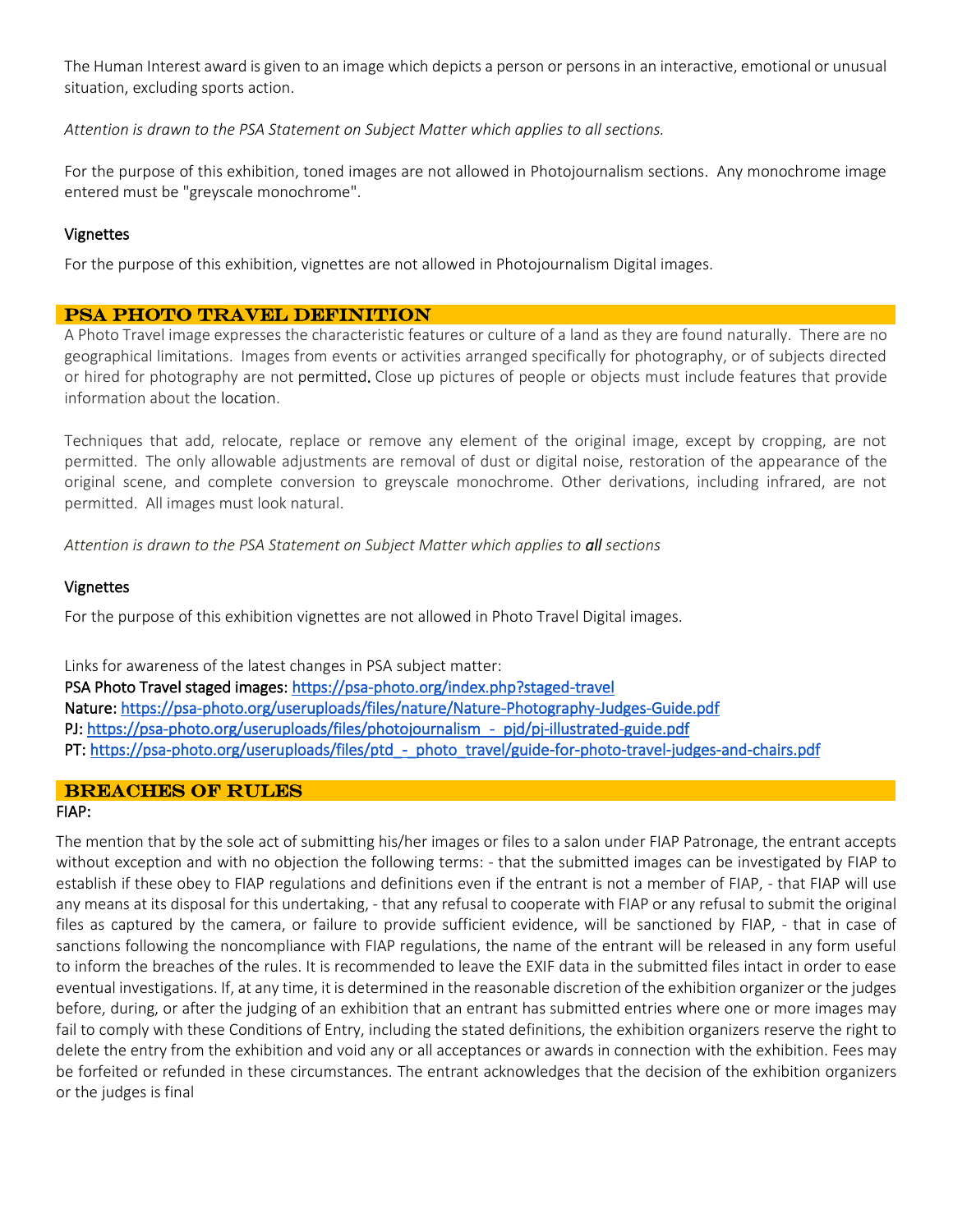## **PSA**

If, at any time, it is determined in the reasonable discretion of the exhibition organizer or the judges before, during, or after the judging of an exhibition that an entrant has submitted entries where one or more images may fail to comply with these Conditions of Entry, including the stated definitions, the exhibition organizers reserve the right to delete the entry from the exhibition and void any or all acceptances or awards in connection with the exhibition. Fees may be forfeited or refunded in these circumstances. The entrant acknowledges that the decision of the exhibition organizers or the judges is final

In order to ensure that images comply with the Conditions of Entry and definitions, the exhibition organizers may carry out reasonable measures to verify that:

a) the images are the original work of the entrant and

b) the images comply with the rules and definitions as set out in these Conditions of Entry

These steps include, but are not limited to, questioning any entrant, requiring the submission of RAW files or other digital files representing the original capture of the submitted image(s), confronting the entrant with evidence that one or more submitted images fails to comply with the Conditions of Entry (also known as Entry Rules), and offering the entrant a reasonable opportunity to provide counter evidence to refute the exhibition organizer's evidence by a set deadline. Such entries that are not cleared or are still questionable after the entrant has presented evidence may be considered in breach of these Conditions of Entry, and declined. Such entries may be referred to PSA for further investigation of possible ethics violations

PSA retains the right to investigate in any way all complaints/suspicions of breaches of entry conditions, impose sanctions if deemed necessary, void the acceptances of any image found to violate the PSA rules, include the entrant's name on the list of sanctions provided to Exhibitions, and share such investigations with FIAP. Entrants automatically agree to these terms by the act of entering the Exhibition and agree to cooperate with any investigation.

If another party is submitting images on the entrant's behalf, the entrant will still be held responsible for adhering to these Conditions of Entry (Entry Rules) and will be subject to sanction for any violations to these Conditions of Entry and PSA's Statement of Ethics that may result. If another party is processing images for an entrant or submitting images on the entrant's behalf, the entrant will still be held responsible for adhering to all Conditions of Entry including the specific conditions in the relevant definitions

#### NOTICE TO ENTRANTS:

FIAP NOTICE In order to have legal authority on those who do not respect the rules of FIAP, the organiser must make sure that all participants of an online event under FIAP Patronage tick a box next to which the following text is stated:

"I hereby expressly agree to FIAP document 018/2017 « Conditions and regulations for FIAP Patronage » and FIAP document 017/2017 « Sanctions for breaching FIAP regulations and the red list ». I am particularly aware of chapter II « Regulations for International photographic events under FIAP patronage » of FIAP document 018/2017, dealing under Section II.2 and II.3 with the FIAP participation rules, the sanctions for breaching FIAP regulations and the red list.

FIAP documents 018/2017 and 017/2017 must be linked to this paragraph so that participants can consult it

PSA NOTICE: When an entrant fills in the Entry Form to submit an entry the entrant will see a feature to affirm he or she has read these Conditions of Entry when he or she fills out the entry form. If the entrant does not so affirm the entry will not be submitted

#### WEBMASTER:

Name: Raju Sutradhar Email id[: raju@stintsolution.com](mailto:raju@stintsolution.com)

## **CONTACT**

Salon Chairman Kalyan Chattopadhyay EFIAP | EFIP | SSS/Y | Hon.PESGSPC | Hon.AVTVISO | Hon.CPE Founder-member of Seen Shot Society Email: info@seenshotsociety.com